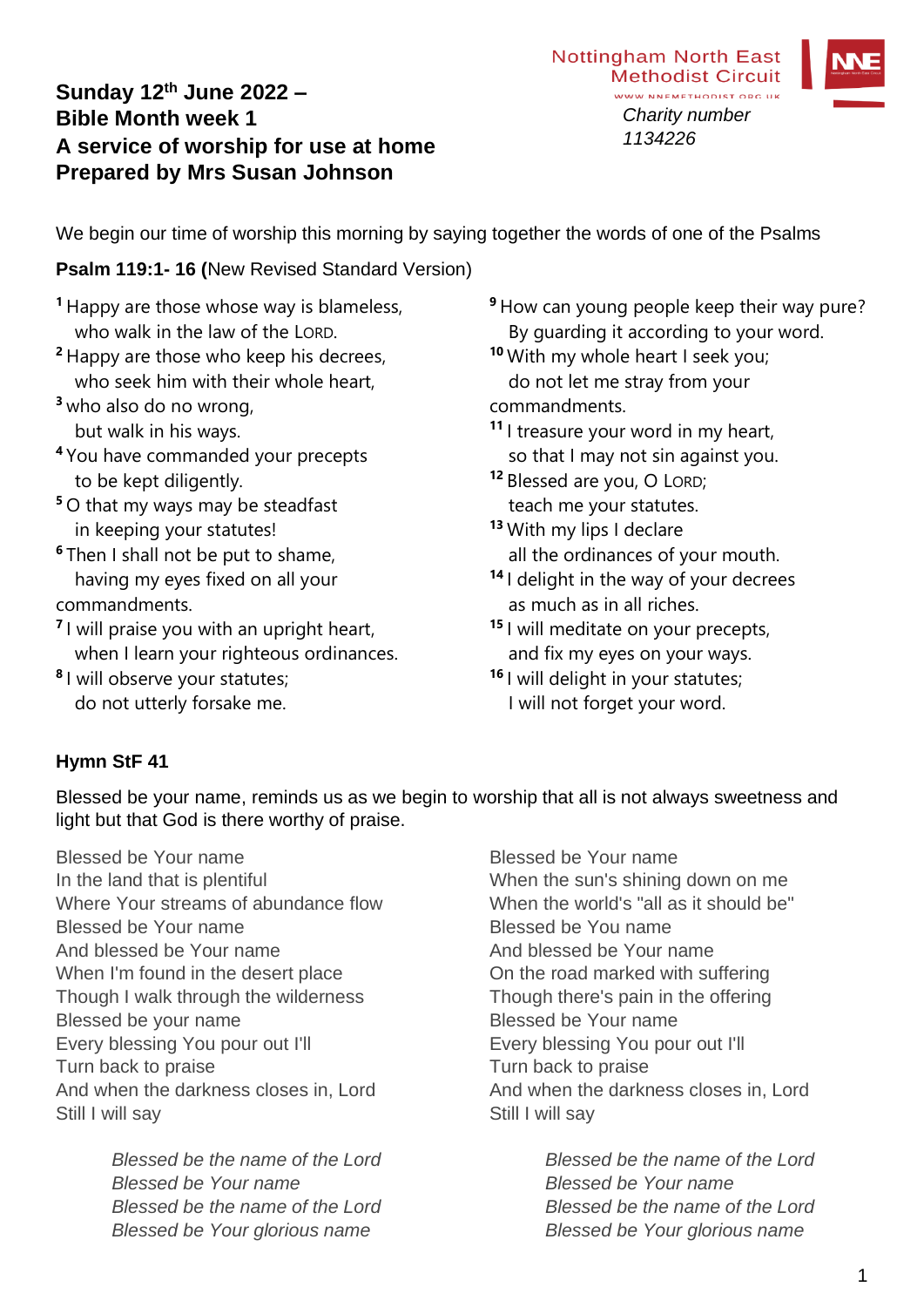You give and take away You give and take away My heart will choose to say Lord, blessed be Your name I will bless Your name

*Blessed be the name of the Lord Blessed be Your name Blessed be the name of the Lord Blessed be Your glorious name*

#### **Prayers of adoration and confession**

Loving and gracious God to you we come this day. Lord God, giver of life and love and peace. We bring ourselves close to you needing your touch and your guidance for without that we lose our way. So let us be still and quiet together for a few moments accepting that God's holy spirit is here, moving in us among us and between us. Knowing that God knows all things and leads his people in ways that answer the prayer May your kingdom come.

Slow your breathing down. May like to say these words," Come Holy Spirit." Now be still.

Present here with you Lord we ask that you receive our worship and praise. We also seek your forgiveness for those things which we have done that have damaged our relationship with you and others. For those things that have not been part of your kingdom of justice and mercy and grace.

We hear your words of forgiveness. Our sins are forgiven in Jesus' name.

Amen

Lord's prayer Our Father in heaven Hallowed be your name Your Kingdom come Your will be done on earth as in heaven Give us today us our daily bread. Forgive us our sins As we forgive those who sin against us. Save us from the time of trail and deliver us from evil. For the kingdom, the power and the glory are yours now and forever. Amen

Today we are joining the circuit in reflecting n some passages from the book of Isaiah written around 740 BCE. This would have been the time of the Iron Age in England. In 597 there was Times of great unrest and disturbance - the exile of the nation of Judah to Babylon. A prophet's voice was surely needed, speaking God's truth to the King.

Traditionally it has been believed that there were 2 Isaiah's, but recent scholars are now talking about the possibility of three prophets' writing this book, or even more who had been students of the Isaiah's.

The book is predominantly a book of poetry beginning with warning to the nation of Judah, words of rebuke. As a prophet Isaiah would not have been popular for many years challenging the behaviour of the people Isaiah –legend has it that he was sawn in half under the reign of Manasseh. but then after the exile Isaiah brings hope and comfort to the people.

Chapters 1- 33 speak of punishment for failure to follow the covenant ways, 34 – 36 looking forward to restoration. Chapters 40 -55 also look forward to restoration and in chapter 55 – 66 there are more warnings.

But today we begin with Isaiah 5, often referred to the Song of the Vineyard. God is portrayed as the owner of a vineyard.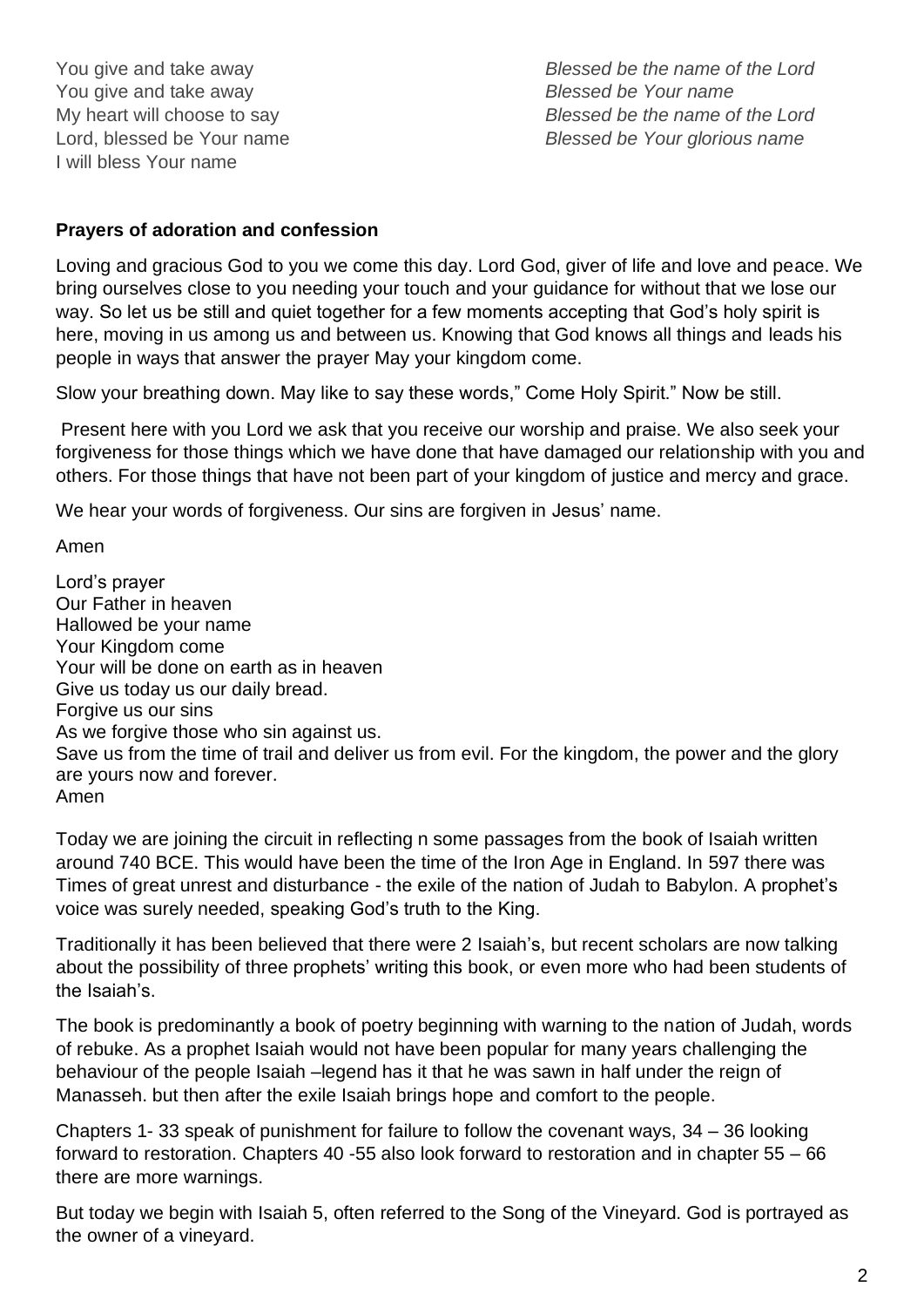#### **Reading Isaiah 5: 1- 8**

### **The Song of the Vineyard**

**5** I will sing for the one I love a song about his vineyard:

My loved one had a vineyard on a fertile hillside.

**<sup>2</sup>** He dug it up and cleared it of stones and planted it with the choicest vines.

He built a watchtower in it and cut out a winepress as well.

Then he looked for a crop of good grapes, but it yielded only bad fruit.

**3** "Now you dwellers in Jerusalem and people of Judah,

 judge between me and my vineyard. **<sup>4</sup>** What more could have been done for my vineyard

than I have done for it?

When I looked for good grapes,

why did it yield only bad?

**<sup>5</sup>** Now I will tell you what I am going to do to my vineyard: I will take away its hedge, and it will be destroyed; I will break down its wall, and it will be trampled. **6** I will make it a wasteland, neither pruned nor cultivated, and briers and thorns will grow there. I will command the clouds not to rain on it." **<sup>7</sup>** The vineyard of the LORD Almighty is the nation of Israel, and the people of Judah are the vines he delighted in. And he looked for justice, but saw bloodshed; for righteousness, but heard cries of distress.

Who is the loved one? The nation of Judah with whom a covenant had been made. God would be their God and they would be his people. In Deuteronomy 28 we read

**<sup>9</sup>** The LORD will establish you as his holy people, as he promised you on oath, if you keep the commands of the LORD your God and walk in obedience to him. **<sup>10</sup>** Then all the peoples on earth will see that you are called by the name of the LORD, and they will fear you. **<sup>11</sup>** The LORD will grant you abundant prosperity—in the fruit of your womb, the young of your livestock and the crops of your ground—in the land he swore to your ancestors to give you.

But it appears that the while God had been looking after the vineyard it had not been fruitful – yielded bad crops. So, the vineyard will be destroyed.

Verses 8 – 23 provide the evidence of what had gone wrong with the vineyard. You might like to read them later but to sum up: there had been excessive drinking, no regard for the deeds of the Lord or his works. Arrogance of the rich. People who called evil good and good evil. Justice will come. Deceit and bribes between the people.

It's all a bit of a disaster for the people. You can see why this Isaiah was not popular. The nation has been judged.

But let's pause there. Because there is more to Isaiah. Turn towards the end of the book. Restoration is promised by the same God who has judged their behaviour in the past.

#### **Isaiah 58: 6-12**

**6** "Is not this the kind of fasting I have chosen: to loose the chains of injustice

and untie the cords of the yoke,

to set the oppressed free

and break every yoke?

**7** Is it not to share your food with the hungry and to provide the poor wanderer with shelter—

when you see the naked, to clothe them, and not to turn away from your own flesh and blood?

**<sup>8</sup>** Then your light will break forth like the dawn, and your healing will quickly appear;

then your righteousness<sup>[\[a\]](https://www.biblegateway.com/passage/?search=Isaiah+58%3A+6-12&version=NIV#fen-NIV-18795a)</sup> will go before you. and the glory of the LORD will be your rear guard.

**<sup>9</sup>** Then you will call, and the LORD will answer; you will cry for help, and he will say: Here am I.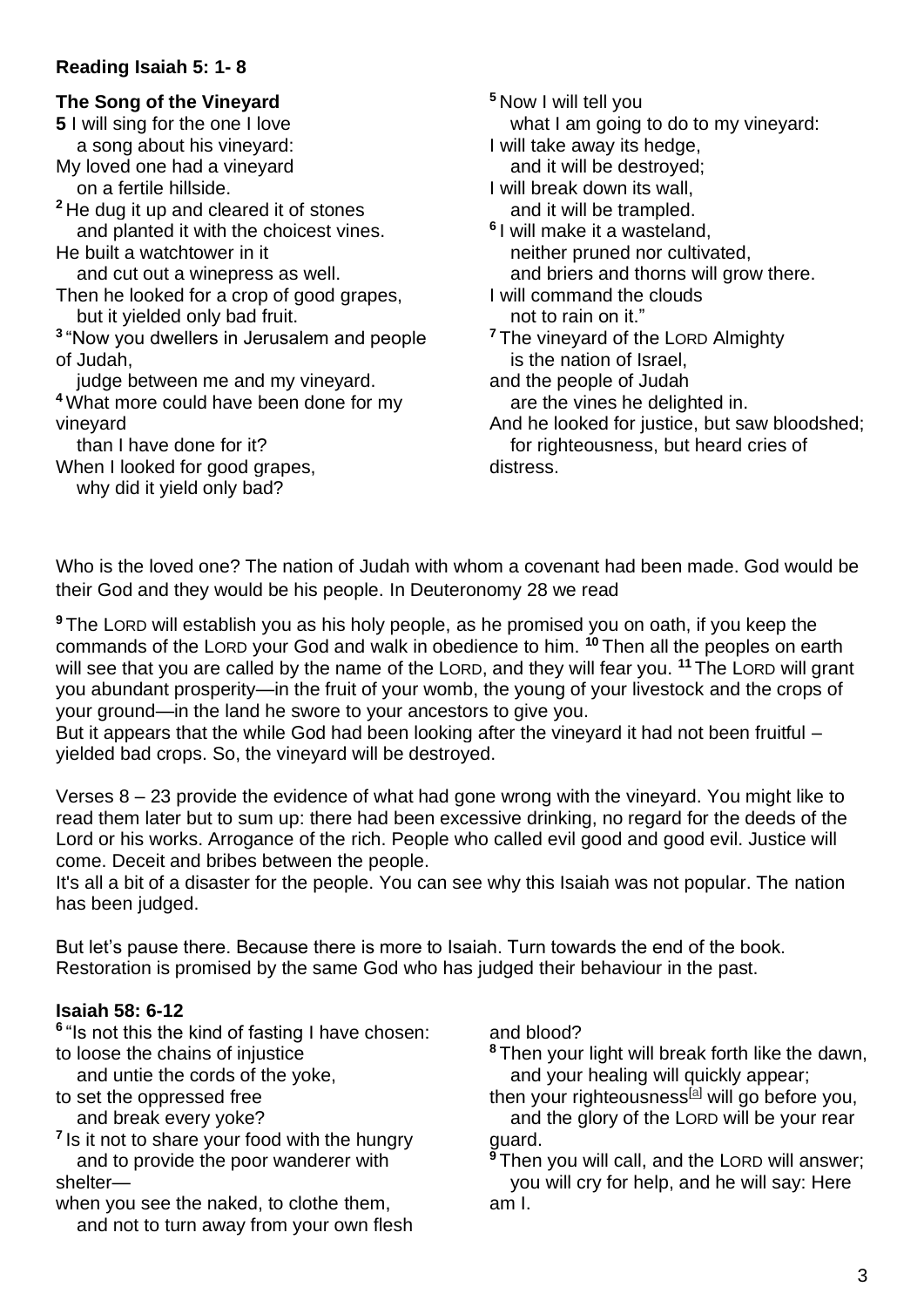"If you do away with the yoke of oppression, with the pointing finger and malicious talk, **<sup>10</sup>** and if you spend yourselves in behalf of the hungry

 and satisfy the needs of the oppressed, then your light will rise in the darkness,

 and your night will become like the noonday.

**<sup>11</sup>** The LORD will guide you always;

#### **Hymn StF God of forgiveness your people you freed**

God of forgiveness, Your People you freed And saw then return to idolatrous greed; with anger against them, you rightly burned, but then to compassion and forgiveness you turned.

God of forgiveness, the Saviour you sent, proclaiming good news, with the call to repent. With merciful love and forgiveness he came, The lost and the headstrong to embrace and reclaim.

God of forgiveness your power we implore, With mercy and wholeness our lives to restore, Perverse and misguided, our souls we deprave O come full of healing, with compassion to save.

The big question arising for me as I have reflected on this passage is: How do we deal with the two aspects of God's character? **God as Judge and God as provider**.

Let's see if two current day examples can help us.

Do any of you know of or watch Judge Rinder on TV?

Here we have a Judge who listens to different people's stories, hears the evidence and presents his judgement. Only watched it a couple of time but have been aware of the person – as he was on Strictly Come Dancing and researching his past with his mother. Seems a very compassionate and daring person – as a judge he has to follow the law, but his personality still comes into the delivery of a verdict.

Is that something like God as Judge – he has to remain true to his character – his holiness, his longing for justice, his desire to love and look after the nation he calls his own. Just like those of us who have responsibilities as leaders, teachers, parents, workers. We all make judgements every day. But God's judgements must show his grace and mercy as well as his desire for justice.

How many of you are gardeners? Time energy love goes into the growth of all plants and vegetables. My grandfather had an allotment and grew fruit and vegetables for the family and when times were hard for the rest of the street. He became the provider.

What did he do when the plants did not produce fruit? Bugs, pests, thieves? What would you do? Get angry, look at what had gone wrong – judge the way you had worked. The first time he grew tomatoes he didn't protect them enough from caterpillars and the whole crop was eaten overnight. Was this his own fault? So, what do you have to do? Pick yourself up and start again.

 he will satisfy your needs in a sunscorched land and will strengthen your frame. You will be like a well-watered garden, like a spring whose waters never fail. **<sup>12</sup>** Your people will rebuild the ancient ruins and will raise up the age-old foundations; you will be called Repairer of Broken Walls, Restorer of Streets with Dwellings.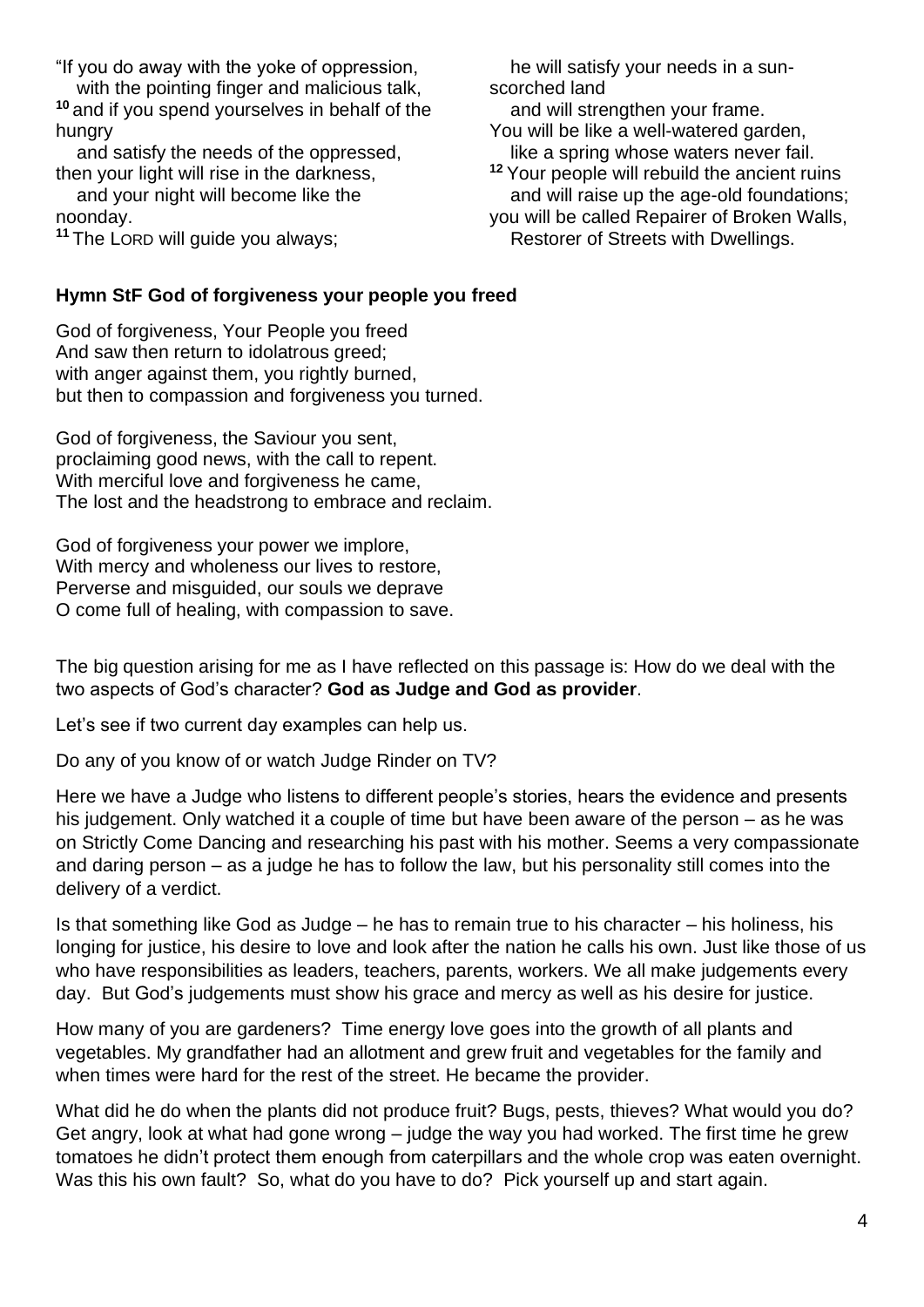We start again – and for the way forward we look to Jesus' ministry. Luke 4 v 18

#### **The spirit of the Lord is upon me because he has anointed me to bring good news to the poor. He has sent me to proclaim release to the captives and recovery of sight to the blind and to let the oppressed go free.**

So, in the Iron Age Isaiah called on his king and people to return to God's ways. We are called even today in the 21 C to follow this same commission of Jesus as we seek to make God's kingdom come here and now. Let's commit ourselves to God's purposes as we sing.

## **Hymn StF 404 God's spirit in in my heart**

God's Spirit is in my heart, He has called me and set me apart. This is what I have to do, what I have to do.

*He sent me to give the Good News to the poor, Tell prisoners that they are prisoners no more, Tell blind people that they can see, And set the downtrodden free And go tell everyone the news that the Kingdom of God has come, And go tell everyone the news that that God's kingdom has come.*

Just as the Father sent me, So I'm sending you out to be My witnesses throughout the world, The whole of the world. *He sent …*

Don't worry what you have to say, Don't worry because on that day God's Spirit will speak in your heart, Will speak in your heart. *He sent …*

### **Prayers**

Begin with those you know and move out into the wider community and the world.

Hold before God and ask his blessing in the silence on,

the broken, the hurting, the hungry, the lost and bewildered, the frightened the lonely.

God who provides and judges show us how to live and work so that there will be good news for the poor, the broken hearted will find healing. May your kingdom will come on earth as it is in heaven. In Jesus name we pray. Amen.